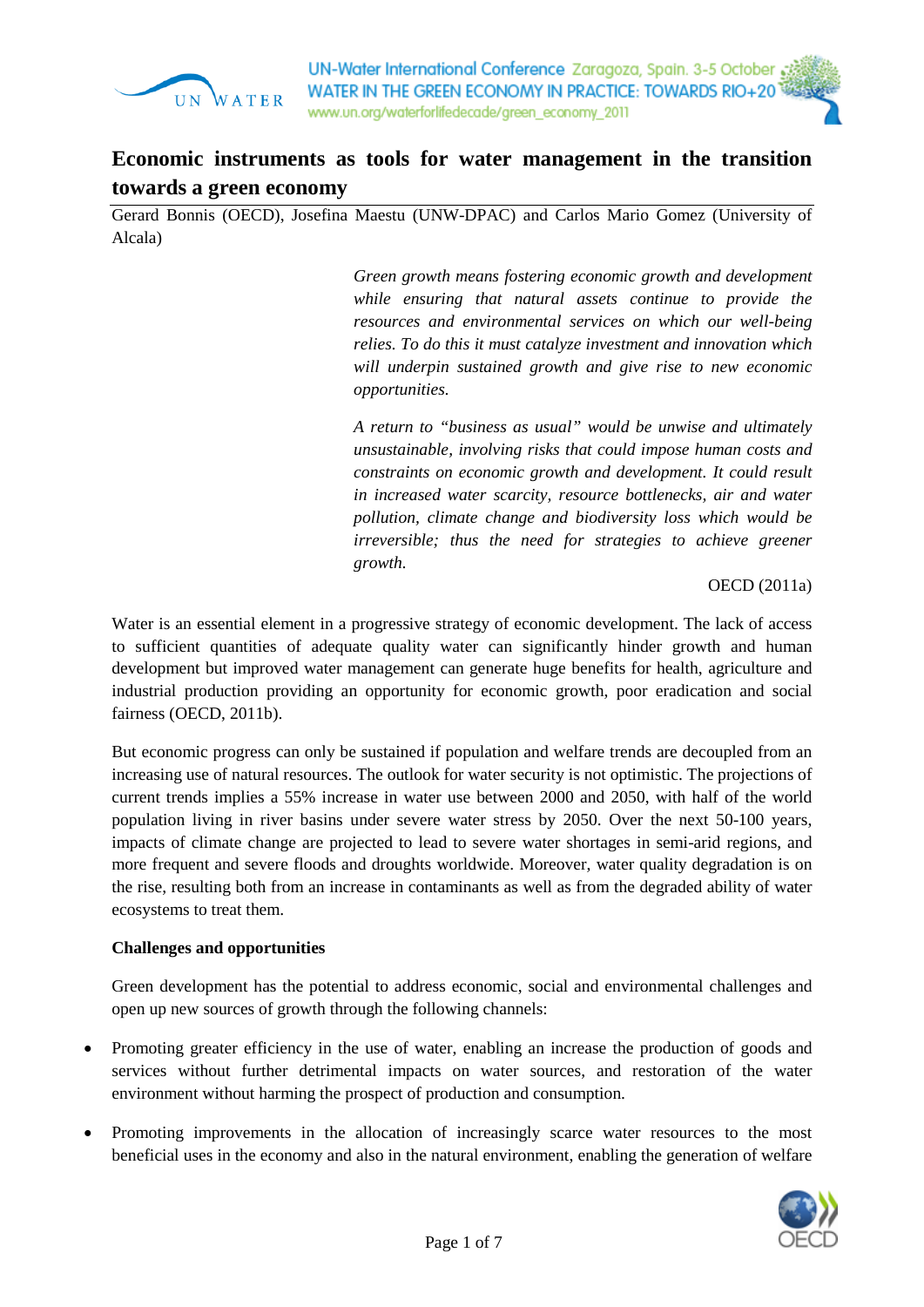

gains both from production and consumption of goods and services in the economy and from improved environmental services.

- Fostering knowledge advances and technical development to identify new ways of addressing environmental problems.
- Creation of new markets by stimulating demand for green technologies, goods, and services as well as creating new job opportunities.
- Boosting investor confidence through greater predictability and stability around how governments plan to address major environmental issues.
- Managing water scarcity by rebalancing the equilibrium between natural and human made capital. Preserving natural capital may, for example, be preferable than costly capital investments in desalination to cope with scarcity or in expensive water treatment plants to solve pollution problems.
- Preventing imbalances in natural systems which raise the risk of more profound, abrupt, highly damaging, and potentially irreversible, impacts – as has happened to some fish stocks and as could happen with uncertain water supplies.
- Matching green growth policies and poverty reduction strategies. These include, for example, providing people access to more efficient infrastructure (e.g. in water and transport), reducing health risks associated with environmental degradation, and introducing efficient technologies that can reduce costs and increase productivity, while easing environmental pressure. Given the centrality of natural assets in low-income countries, green growth policies can reduce vulnerability to environmental risks and increase the livelihood security of the poor.

Green growth strategies need to address the following challenges:

Water is under-priced or not priced at all. In the best of the cases water prices are lower than those required to maintain the financial cost of providing the services and do not cover the capital costs associated with building the water providing facilities or its maintenance and replacement in the long run. Water prices are then far from reflecting the real opportunity cost of provisioning in terms of giving the same water to other alternative and eventually more productive uses (the resource cost) and the degradation of natural capital (or the environmental cost).

Path dependency and dominance of existing technologies and systems can make it very difficult for some new technologies to compete, establish a place in the market and scale up, which is why temporary support may be needed in certain cases. Innovation support instruments must be carefully designed to foster the emergence and uptake of efficient technologies while minimising the risk of technology lock-in, lack of competition or crowding out of private investment.

Misguided government policies, market constraints and distortions all lead to or arise from market failures, which mean there is often a gap between private returns from economic activity and the overall benefits that accrue to society. Green growth economic instruments aim to close that gap and raise returns to 'green' investment and innovation. They also aim to minimise the distributional consequences of change for the least advantaged groups of society and manage any negative economic impacts on firms while retaining incentives for improved economic performance.

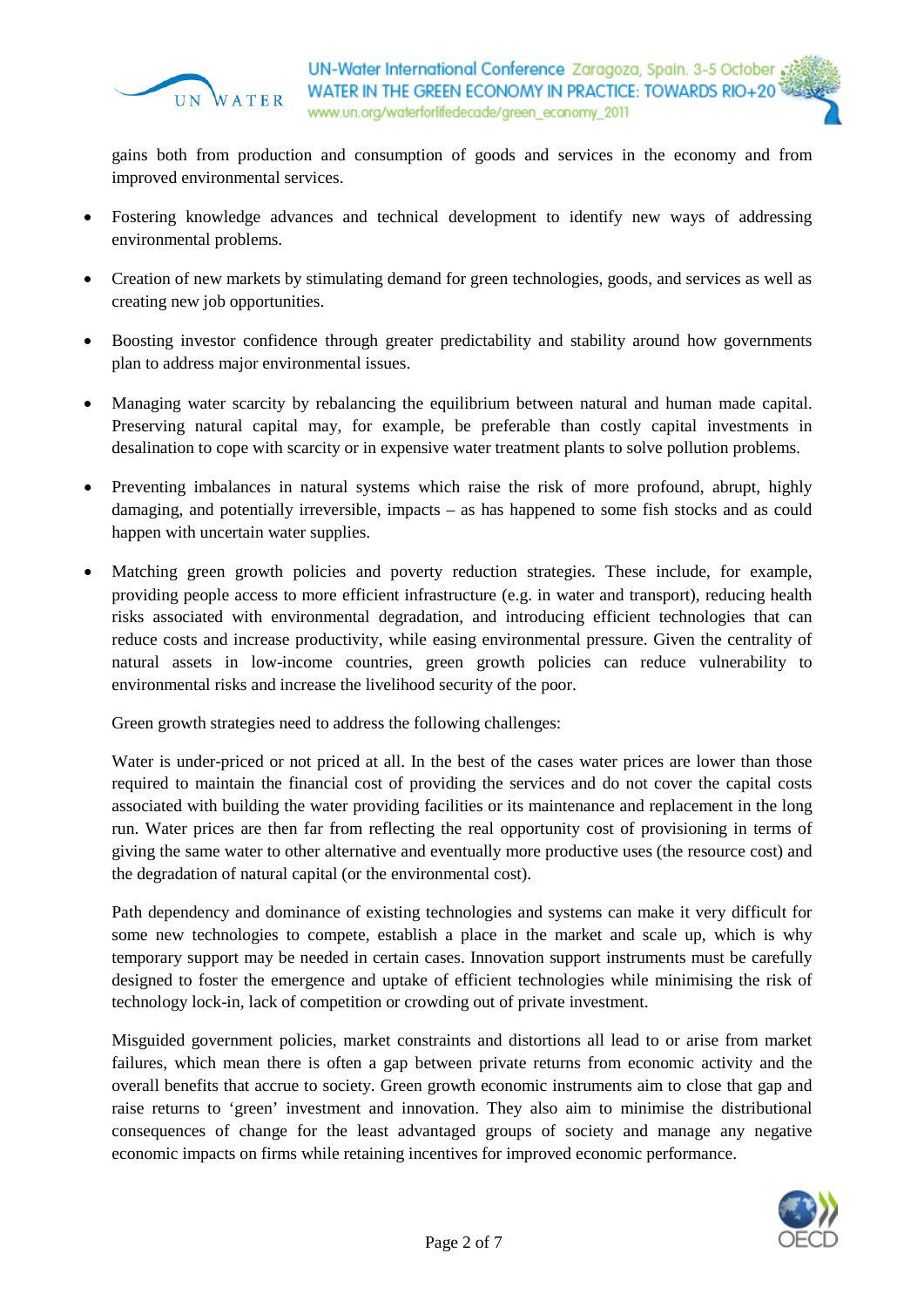

Barriers to trade and investment can place a serious break on the development and diffusion of green technologies globally. Reducing these barriers while providing effective protection and enforcement of intellectual property rights (IPRs) are essential to encourage the development and diffusion of technologies and the facilitation of foreign direct investment and licensing.

In developing economies there will be opportunities for leap-frogging to new forms of infrastructure development. Leveraging public and private financing – e.g. through public-private partnerships, a mixture of tariffs and taxes, facilitating investment by major institutional partners through reforming regulatory barriers and sound long-term policy signals, and development assistance – will be necessary given the large-scale investments required in most countries.

Ultimately, what matters for the success of a green growth strategy is a well-defined framework for action and a consistent set of economic and environmental policy criteria. A high degree of coordination among ministries and levels of government as well as stakeholders outside government will be required to identify a policy mix suitable to local conditions. In many cases, developing appropriate institutional capacity will be an essential condition for integrating green growth into core economic strategies and other government policies, and for ensuring a leading role for finance, economic and environment agencies.

## **Approaches**

Economic Instruments (EIs) have an essential role to play in providing the proper incentives to guarantee that human decisions concerned with water are coherent and make a real contribution to green growth. As part of a green growth strategy, EIs are means to encourage greener behaviour by all water users, to mobilise investments in capital and technology towards greener activities and to provide adequate incentives and support to green innovation.

While national circumstances will differ, putting a price on pollution or on the over-exploitation of water sources – through mechanisms such as prices or tradable permit systems – should be a central element of the policy mix. For example, by reducing demand and rewarding good behaviour, pricing mechanisms help reduce the cost of achieving a given objective and provide incentives for further efficiency gains and innovation. In addition, increased use of environmental and water scarcity taxes can play a role in green fiscal reforms offering an attractive alternative to higher taxes on labour or capital income or deep cuts in public expenditure and public debt.

Not every situation lends itself to market instruments. In certain cases, well-designed regulation, active technology-support policies and voluntary approaches may be more appropriate or an important complement to market instruments. In addition, the responsiveness of businesses and consumers to price signals can, in many situations, be strengthened through information-based measures that highlight the consequences of environmental damage caused by specific activities and the availability of cleaner alternatives.

Barriers are also important and EIs can only be successful if accompanied by a provision of the institutional changes required and a strategy to overcome the many barriers that putting a price to water might face. In other words, changing the payoffs in the economy is only part of the solution. Societies become dependent on institutions and technologies with which they are familiar. Social and economic inertia can be so strong that even quite large changes in pay-offs will not change behaviour.

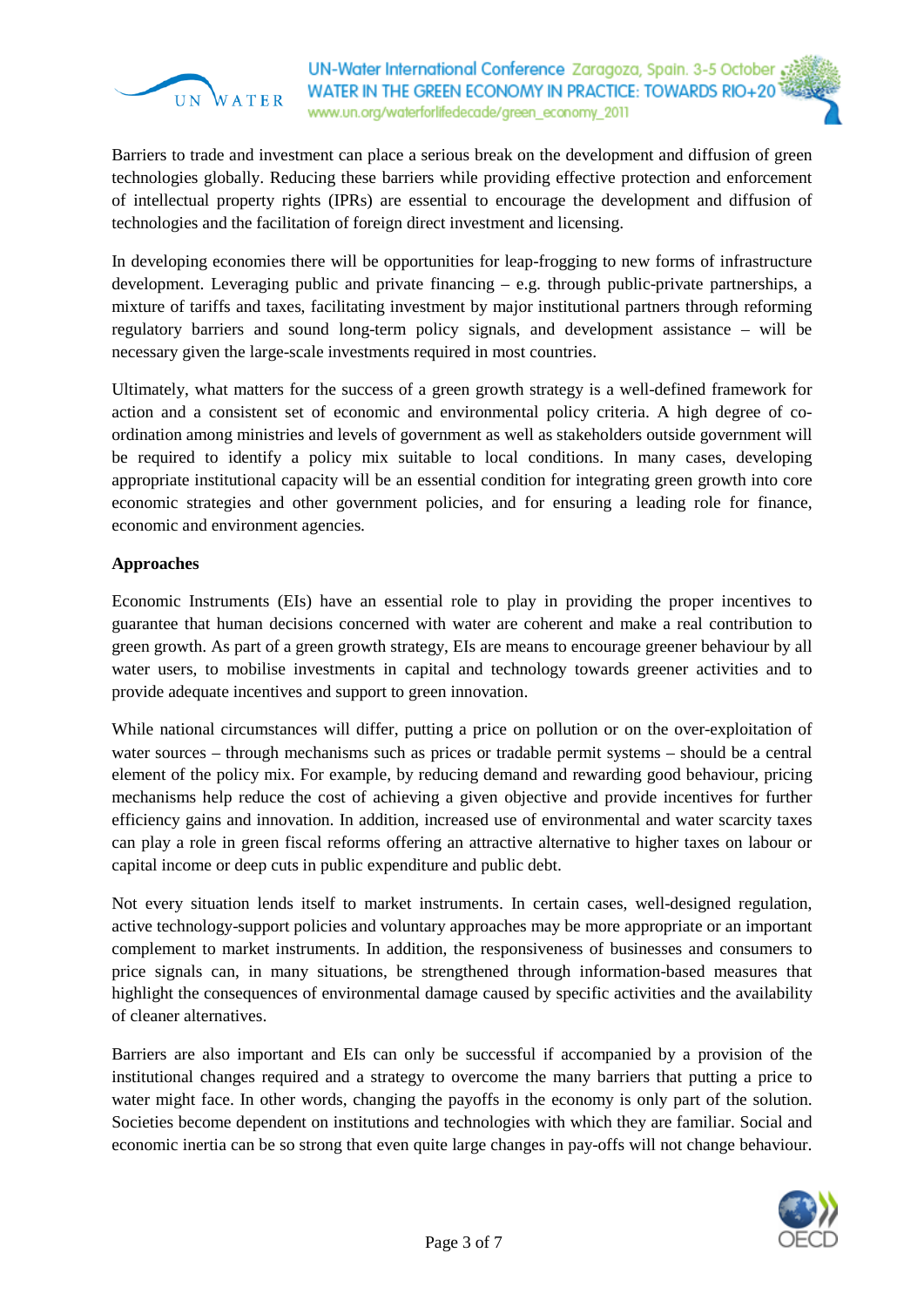

A strong capability to innovate is essential to establish the capacity for breakthroughs and new patterns of production and consumption.

An economic policy instrument for water management is, by definition, an incentive or a set of incentives designed to produce a desired change in individual (and co-operative) decisions in those activities in which water services are used in the economy. They are means to the collective ends of water management.

Water is a basic input in many production processes. It is also essential for human life and for the preservation of water-related ecosystems and the biophysical flows of services they provide. Not surprisingly the specific decisions that can be targeted by EIs in water policy are pervasive and cover a wide array of situations. Among the decisions and expected targets of EIs for sustainable water management, the following can be mentioned:

- **A quantifiable reduction in the quantity of water services demanded** by a defined set of users in some economic activities at certain particular places. This is, for example, the case of incentives to reduce water demand for irrigation, household consumption or manufacturing.
- **An increase in the efficiency with which these water services are produced.** This refers to EIs designed to abate the pressures on water bodies stemming from the need to satisfy a given demand of water provision services. These tend to include incentives to promote more effective irrigation systems, investment for improving water distribution networks or replacing assets, better water transport systems, use of recycled water in manufacturing processes, etc. Within the same category some other EIs can be found with the potential to reduce the negative impact of providing the economy with waste disposal and treatment services. They include, for example, incentives for investing in more efficient effluent treatment plants, reducing pollution loads, etc.
- **A substitution of water supply sources** in order to reduce pressures on water bodies associated with the provision of a given set of water services both to production and consumption activities. This is, for example, the case of incentives which promote the substitution of alternative resources (such as recycled or desalinated water) for freshwater or shift water supply from some traditional sources to others with lower negative impacts.
- **A reduction in the impact on the structure and functional activity of water (providing) ecosystems** produced by specific economic activities. This may be the case of incentives to promote agricultural practices that increase soil conservation, reduce deforestation, minimise floodplain occupation, etc.
- **A reduction in risk exposure to extreme events such as droughts and floods** as in the case of incentives to deter land settlements in hazard zones or to promote water stress-resistant crops in drought-prone areas.

There are many different alternative EIs that depending on the economic and institutional framework can be designed and implemented in the transition to a green economy. The following table presents a general classification of the challenges presented above and the set of EIs that can be mobilised to help in its solution.

Table 1. Economic instruments for addressing green growth contraints

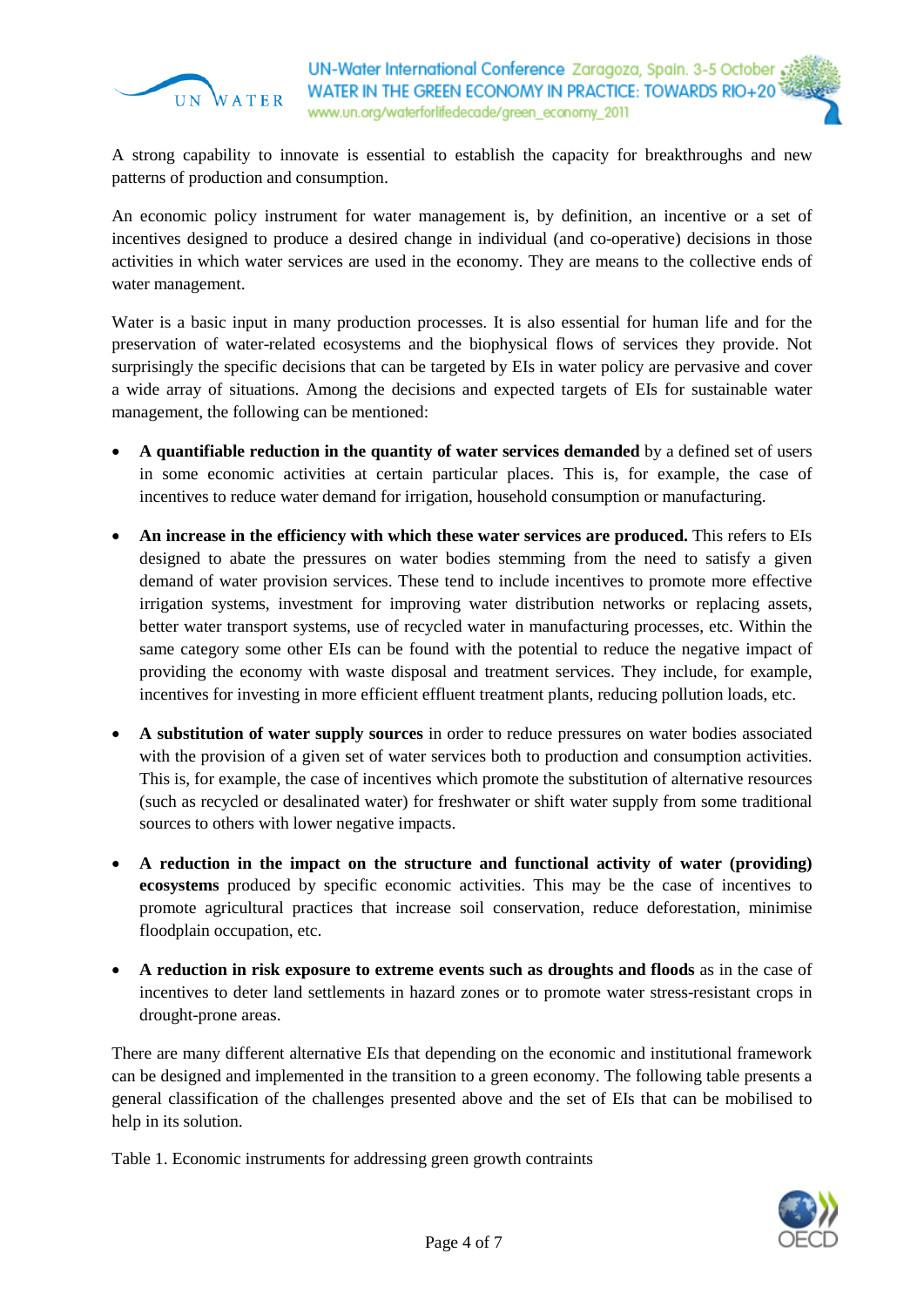

UN-Water International Conference Zaragoza, Spain. 3-5 October WATER IN THE GREEN ECONOMY IN PRACTICE: TOWARDS RIO+20 www.un.org/waterforlifedecade/green economy 2011

| Green growth constraints                                       | Policy options                                                                                                                        |
|----------------------------------------------------------------|---------------------------------------------------------------------------------------------------------------------------------------|
| Inadequate infrastructure                                      | Taxes<br><b>Tariffs</b><br>Transfers<br><b>Public-Private Partnerships</b><br>$\bullet$                                               |
| Low human and social capital and poor<br>institutional quality | Taxes<br>Subsidy reform/removal                                                                                                       |
| Incomplete property rights, subsidies                          | Review and reform or remove<br>$\bullet$                                                                                              |
| Regulatory uncertainty                                         | Set targets<br>independent<br>Create<br>governance<br>systems                                                                         |
| externalities<br>Information<br>and<br>split<br>incentives     | Labeling<br>٠<br>Voluntary approaches<br><b>Subsidies</b><br>Technology and performance standards                                     |
| <b>Environmental externalities</b>                             | Taxes<br>$\bullet$<br>Tradable permits<br><b>Subsidies</b>                                                                            |
| Low returns on R&D                                             | R&D subsidies and tax incentives<br>Focus on general-purpose technologies                                                             |
| Network effects                                                | Strengthen competition in network<br>$\bullet$<br>industries<br>Subsidies or loan guarantees for new<br>$\bullet$<br>network projects |
| Barriers to competition                                        | Reform regulation<br>Reduce government monopoly                                                                                       |

Source: OECD (2011) Tools for delivering green growth

## **Lessons from implementation**

The challenge for any green growth strategy is making individual decisions coherent with the societal objectives of fostering growth, eradicating poverty and enhancing social justice while protecting water providing ecosystems. This suggests the use of incentives to promote the desired kinds of behaviour through market based mechanisms and pricing instruments. Nevertheless all EIs has advantages and disadvantages depending on the particular problem at hand, and the economic, social and institutional framework within which they are implemented.

For example, in general markets for water rights are less information demanding, more adaptable to changing circumstances and provide farmers with more stable income than water tariffs. But markets have also steep learning curves and potentially high start-up administrative and transaction costs. For this reason, water markets are more difficult to implement when compared with taxes that can be easily created within the existing institutional framework. But water prices, especially for irrigation water and for pollution loads require high monitoring and enforcement costs. Water tariffs and taxes have the potential to increase revenues to finance collective investments in protecting natural capital, fostering innovation or even the transition towards a fiscal green system, while water markets only affect revenues and expenses of those involved in water trading. The right choice of economic

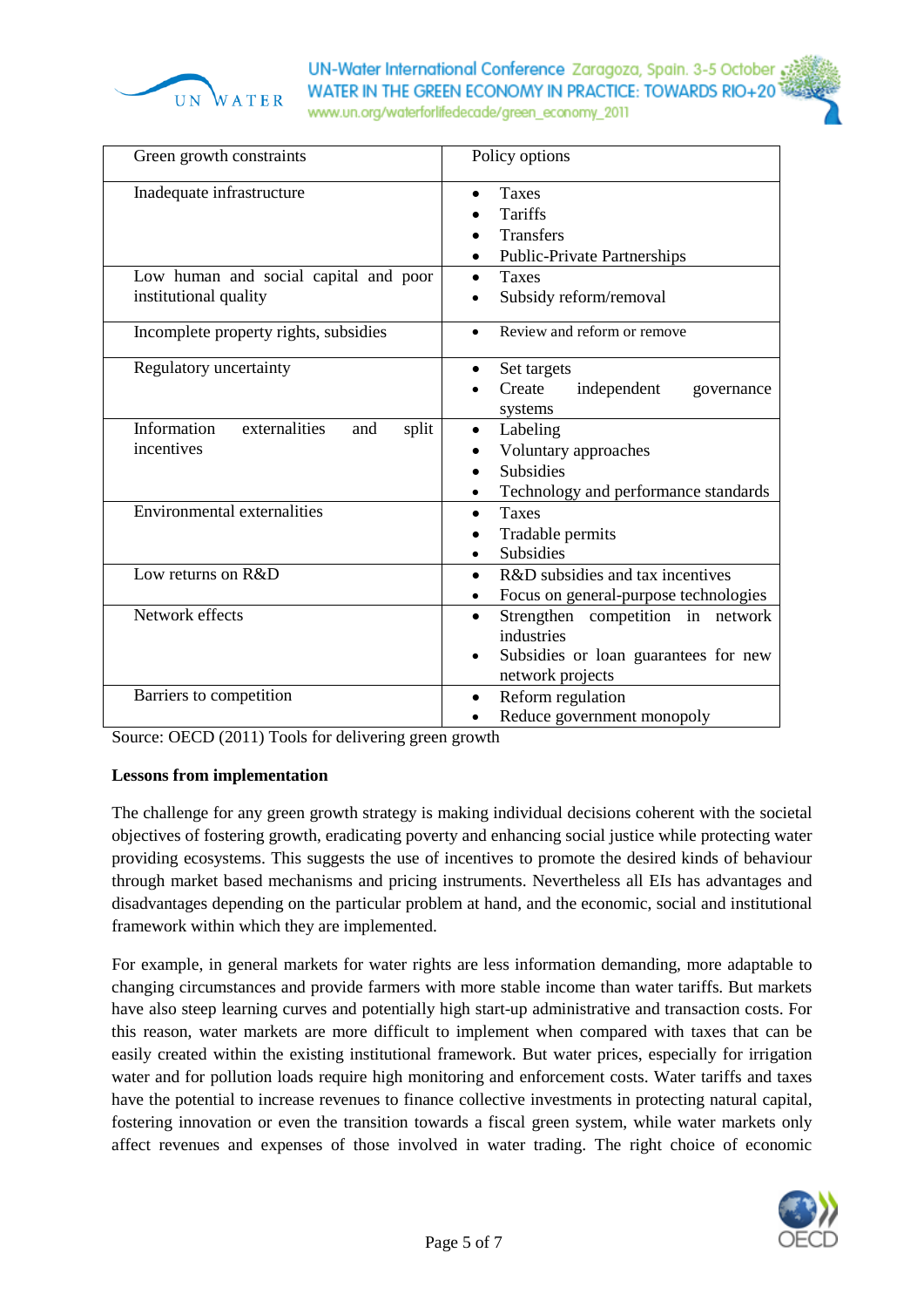

UN-Water International Conference Zaragoza, Spain. 3-5 October WATER IN THE GREEN ECONOMY IN PRACTICE: TOWARDS RIO+20 www.un.org/waterforlifedecade/green economy 2011

instrument is therefore highly context-dependent and will be determined through the water management decision-making process.

Green growth strategies will inevitably result in the call for subsidising green sectors and environmental activities. This is the case for investments in infrastructures to guarantee water security and to facilitate the reallocation of water resources across space and among different economic activities. Subsidies may be appropriate in some circumstances, for example when enforcement or alternative instruments are difficult, economies of scale or market size effects are high and when the subsidy programme can be designed in relatively simple way, for a limited period and with minimal side effects. Nevertheless, in contrast to prices and market based mechanisms, subsidies need to be considered only as transitional instruments in order to foster a desired change for example to substitute current water using techniques and speed up technology diffusion, to compensate potential losers in the job market, or to mobilise the amount of resources required by infrastructures when coordination, network and scale economies are important.

The ideal EI would be that which can effectively generate behaviour change towards more efficient water use, which is stringent enough to encourage innovation, is stable enough to give security to investors, is compatible with legal and institutional frameworks, is politically acceptable, and is implementable at a low monitoring and enforcement cost. Real examples are far from this ideal and the selection implies many tradeoffs that would need to be considered in the collective decision making process.

In choosing the economic incentive to be implemented in any case, attention must be given to the whole implementation process. Introducing EIs in the water management arena entails a long and adaptive social learning process. Starting small and scaling up is more advisable than implementing a fully fledged incentive system from the beginning. The same can be said with respect to overcoming the main barriers that impede the application of EIs. For example, small increases in water tariffs when accompanied by the use of extra revenues to improve the quality and coverage of water services can contribute to a successful strategy for overcoming the still significant cultural and political barriers to pricing water.

The role of EIs needs to be understood in the context of water development. EIs play an important role in overcoming the barriers for building up the infrastructures for water development when there are significant economies of scale involved, coordination problems among water rich and water scarce regions or uncertainties about the long-term benefits of heavy capital investments. For example, in South Africa water storage, transport and distribution infrastructures are considered the main means to achieve water security and cope with the uneven distribution of water across the territory. Properly managed water infrastructures are expected to provide the flexibility required to allocate water to its most productive use and to adapt water supply and demand. New EIs to manage water demand and promote the reallocation of water use rights, including prices and markets, are being considered as part of a new water development strategy. Marginal pricing and full cost recovery are concepts which are easier to accept in countries where the main objectives of water development are water security and efficiency (as in Australia or Israel) rather than social justice, poverty reduction or supporting the transition of the economy (as happens in South Africa). The prospect for EIs needs to be understood in the context of the country's water development.